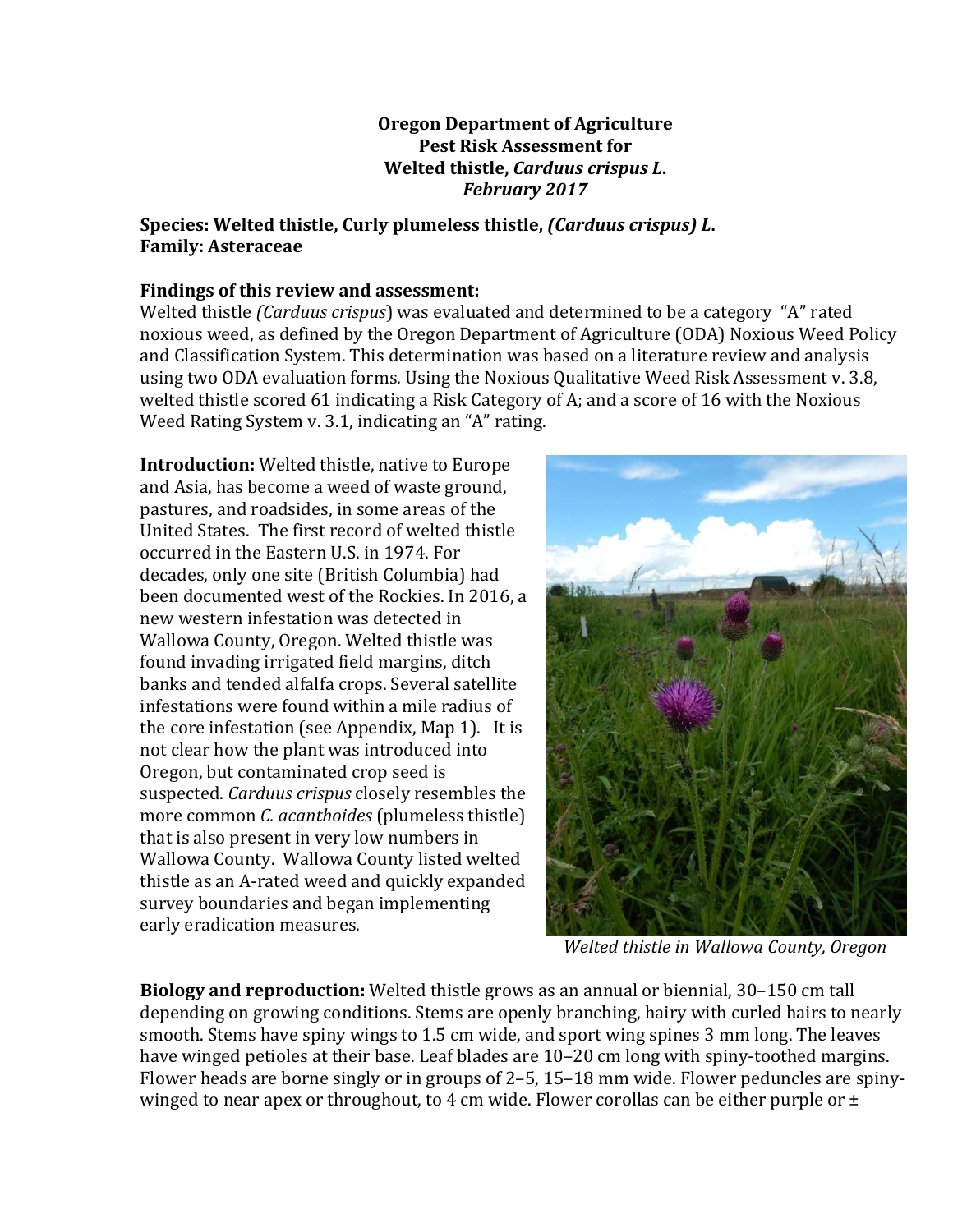white. Flower parts are both male and female. Flowering occurs July through September. Insect pollination is required. Reproduction is entirely by seed.

*Carduus crispus* closely resembles the much more common *C. acanthoides*. Some published records of *C. crispus* are probably *C. acanthoides*. Although the degree of spininess and tough versus brittle stems were used as key characters to differentiate the two taxa, both characters are subjective (http://www.efloras.org). Welted thistle spines become much less pronounced as they approach the base of the flower, sometimes to the point of having a smooth stem near the bud. The spiny, winged stems of plumeless thistle persist all the way up the stem to the flower (Appendix, Photos 1 and 2). The top and bottom of welted thistle leaves contrast each other (due to a fine pubescence made up of two types of hairs under the leaf) more distinctly than the different surfaces of plumeless thistle, which are only haired along green veins underneath and become glabrous on top. Other differentiating tendencies are: a purple (occasionally white) flowering welted thistle compared to the pinkish flower of plumeless thistle, webbed bracts on welted thistle with very little webbing on plumeless thistle, a rounder seed head with shorter and less pointed involucres on welted thistle versus longer pointed involucres and a more cylindrical seed head on plumeless thistle (personal observation and https://gobotany.newenglandwild.org/dkey/carduus/#c2). 

|                           | <b>Welted thistle</b>           | <b>Plumeless thistle</b>           |
|---------------------------|---------------------------------|------------------------------------|
| <b>Spines along stems</b> | less pronounced as near base of | Spiny, winged all way up stem to   |
| up to flower              | flower, sometimes smooth        | base of flower                     |
| <b>Leaf surfaces</b>      | Smooth top, quite hairy         | Smooth top, only hairy along veins |
|                           | underneath                      | underneath                         |
| <b>Flower</b> color       | Purple (less often white)       | pink                               |
| <b>Bracts</b>             | webbed                          | Very little webbing                |
| <b>Seed heads</b>         | Rounded                         | More cylindrical                   |
| <b>Involucres</b>         | Shorter, less pointed           | Longer, pointed                    |

**Environmental factors affecting reproductive success and dispersal:** Precipitation levels and elevation may be the biggest factors determining success of establishment. Welted thistle is adapted to a wide range of environmental conditions in its native range, so it has the potential to disperse well beyond its current distribution in North America. Much of the Cascades, Central and Eastern Oregon are prime environments for invasion should welted thistle be left unchecked at its current location.

**Biological factors affecting reproductive success and dispersal:** As an escaped species from Eurasia, welted thistle in North America is not exposed to the array of insect and fungal species that limit its population and reproduction in its native environment. Without its natural enemies welted thistle may be free to express its full biological potential in Oregon. That said, there are biocontrol agents in the area that attack other thistles. It is not yet clear if welted thistle is attacked by the introduced seed-feeding weevil, *Rhinocyllus conicus*. Insect larvae have been found mining the seed heads, but which species is unclear at this point. *Larinus planus*, an accidentally introduced seed head weevil (not approved as a biological control agent) that attacks many native and non-native *carduus* species has been documented to attack welted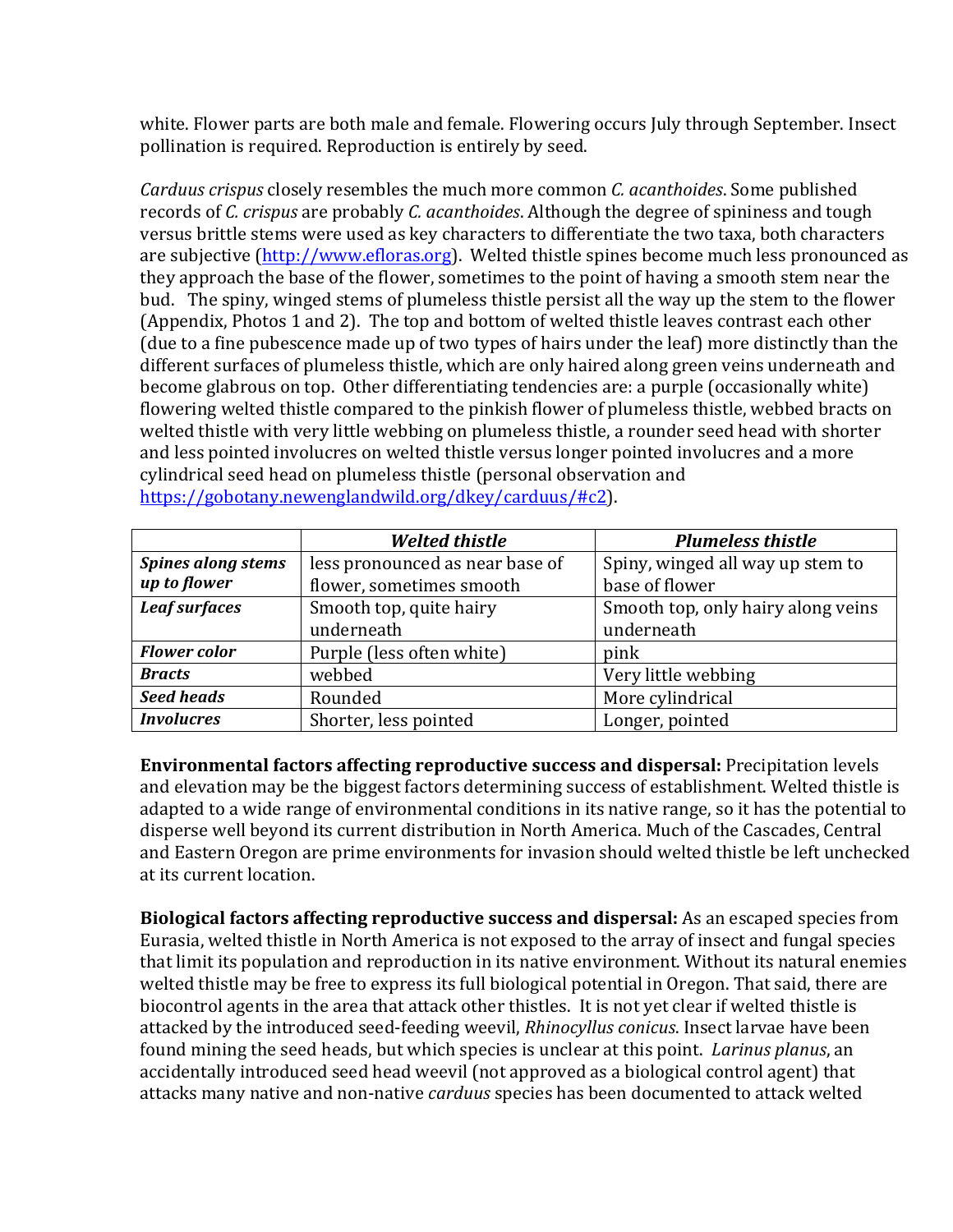thistle in Wallowa County (Appendix Photo 3). *Larinus planus* is not a particularly effective bioagent because it does not build up high enough numbers to have a substantial impact on nonnative thistles (Eric Coombs, personal commmunication).

Because plumeless thistle is known to hybridize with musk thistle in the United State and welted thistle is known to hybridize with musk thistle *(Carduus nutans)* in Europe, the concern about welted thistle hybridizing with musk and/or plumeless thistles exists. Hybrid offspring may express different characteristics and be able to utilize habitats differently than the parental generation. Examples include meadow knapweed and *Onopordum × spinosissimum* which has caused problems for weed managers in Australia (Dan Sharrat, Personal communication).

**Human factors affecting dispersal:** The transport of agricultural commodities (e.g. seed, hay, livestock) can be expected to be the dominant means of seed dispersal for welted thistle. Some right-of-way maintenance practices can also contribute to localize seed dispersal when there are thistle populations on road shoulders or agricultural waterways.

**Native range of welted thistle:** Welted thistle is found from Southwestern Europe, through Scandinavia and Siberia, to Eastern Asia. It is also found in the disputed region of Kashmir (wikipedia.org). Utilizing plant hardiness maps as an indication of the potential of welted thistle to invade different areas of Oregon, a large portion of the state is at risk. In its native range, welted thistle apparently inhabits Plant Hardiness Zones  $4-9$  (Map 2). Many of our noxious weeds in Oregon have a Mediterranean origin, whereas welted thistle apparently meets the southern end of its range at that latitude, but then extends much further north, as well as into colder climates. In Oregon, that translates to the entire state being at risk with the exception potentially of our hottest and driest areas.

**Introduced range:** *Carduus crispus* has been reported also from Arkansas, Connecticut, Iowa, Illinois, Maine, Maryland, Massachusetts, Missouri, New York, North Dakota, Ohio, Rhode Island, Vermont, Virginia, West Virginia, and several Canadian provinces (Map at right, Plants database). Welted thistle is now located *in Wallowa County, Oregon.*

**Potential economic impacts:** Welted thistle could be a contaminant in grass and alfalfa hay, reducing its quality and marketability. Welted thistle seeds may also be a



contaminant in alfalfa, grain, or grass seed. Infested grasslands and pastures may see a reduction in productivity when thistle densities reach high levels. This spiny thistle would act as a deterrent to most grazing. Welted thistle has been listed as a noxious weed in West Virginia, Iowa, and Arkansas. In West Virginia welted thistle is listed as a class 3 weed and in Iowa and Arkansas all species in the Carduus genus are listed as noxious weeds.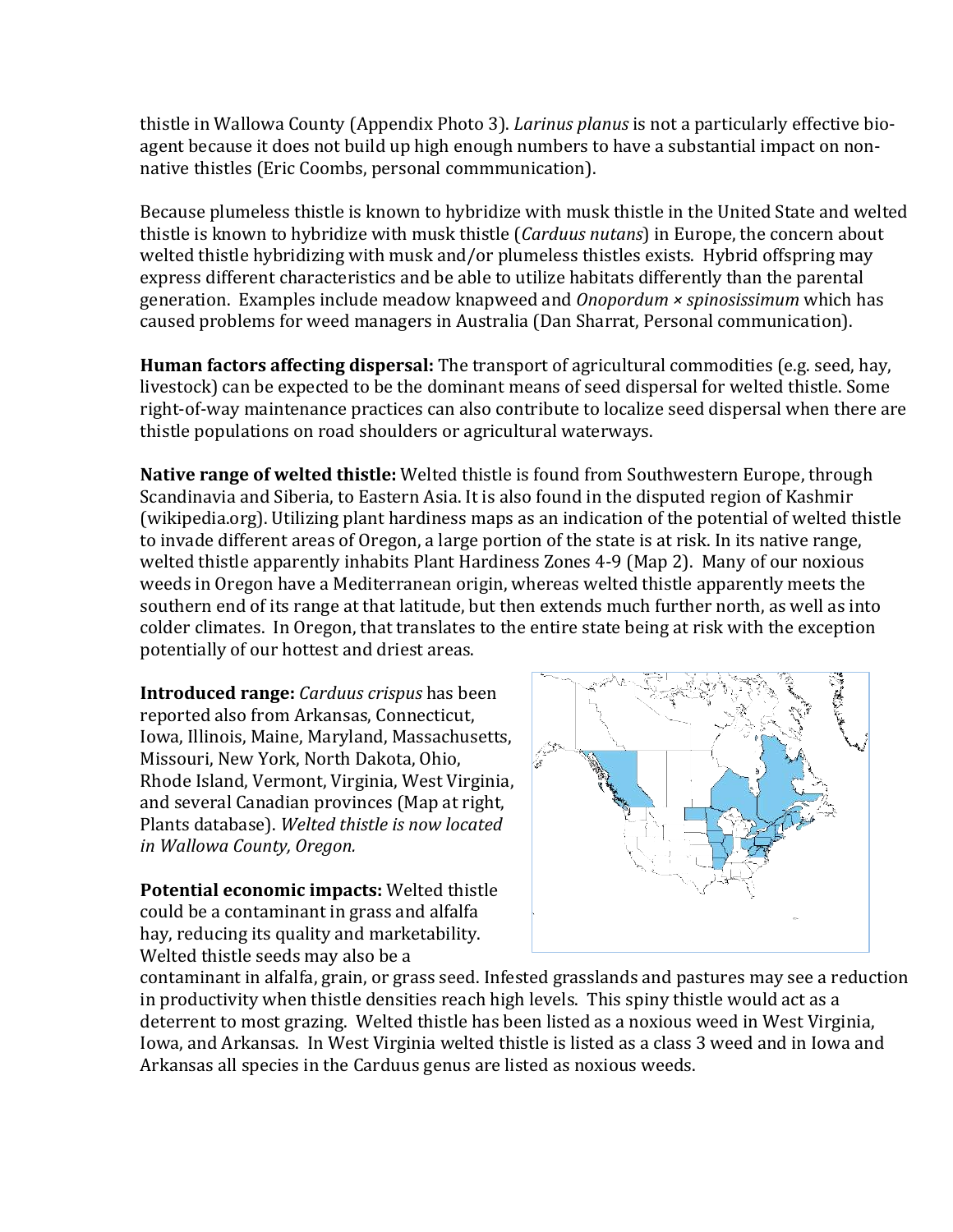**Environmental impacts:** In its native range, Carduus species are a favorite food plant of caterpillars of the Painted Lady butterfly (*Vanessa cardui*), which derives its species name, *cardui*, from their preference for Carduus thistles (wikipedia.org). In it's native range, welted thistle is used by bees as a late summer pollen and nectar supply and would likely serve this function in Oregon as well. However, this potential benefit is negated when you consider that welted thistle has the potential to reach densities that would outcompete valued crops and native plants across a large geographical range. Further, plumeless and musk thistles are closely related species with similar ecology and both have shown themselves to be aggressive and weedy in the western states.

#### **Potential impact on human health:** None indicated

**Probability of detection in landscape:** Welted thistle can be difficult to detect as it blends into the wide array of native and non-native thistles already present in Northeastern Oregon. In the more remote rangelands of Eastern Oregon, welted thistle could go undetected for many years. However, for weed specialists, welted thistle can easily be detected as one of two invasive thistles, welted or plumeless thistle, particularly when bolted and in full flower. Partners would need to be trained to distinguish between the two thistles.

**Efficacy of control measures:** It is expected that control measures for welted thistle will have a similarly high efficacy to those of other weedy thistles in the carduus genus. They are very susceptible to a wide variety of growth regulator herbicides, glyphosate, and the branch-chained amino acid inhibitors (e.g. sulfonyl ureas and imazapic) providing managers with a wide variety of herbicide options for different situations. However, timely and effective control before seed set has been the most challenging factor even with effective herbicides. Cultural practices like tillage and mowing can be effective if they are timed properly and repeated often enough to reduce or stop seed production. Similarly, grazing with goats and or sheep can accomplish control when well timed and repeated. In general, thistles compete poorly with healthy perennial grasses and other vegetation. Establishment of select, aggressive grasses is an important part of an effective control of weedy thistles no matter what methods are being used.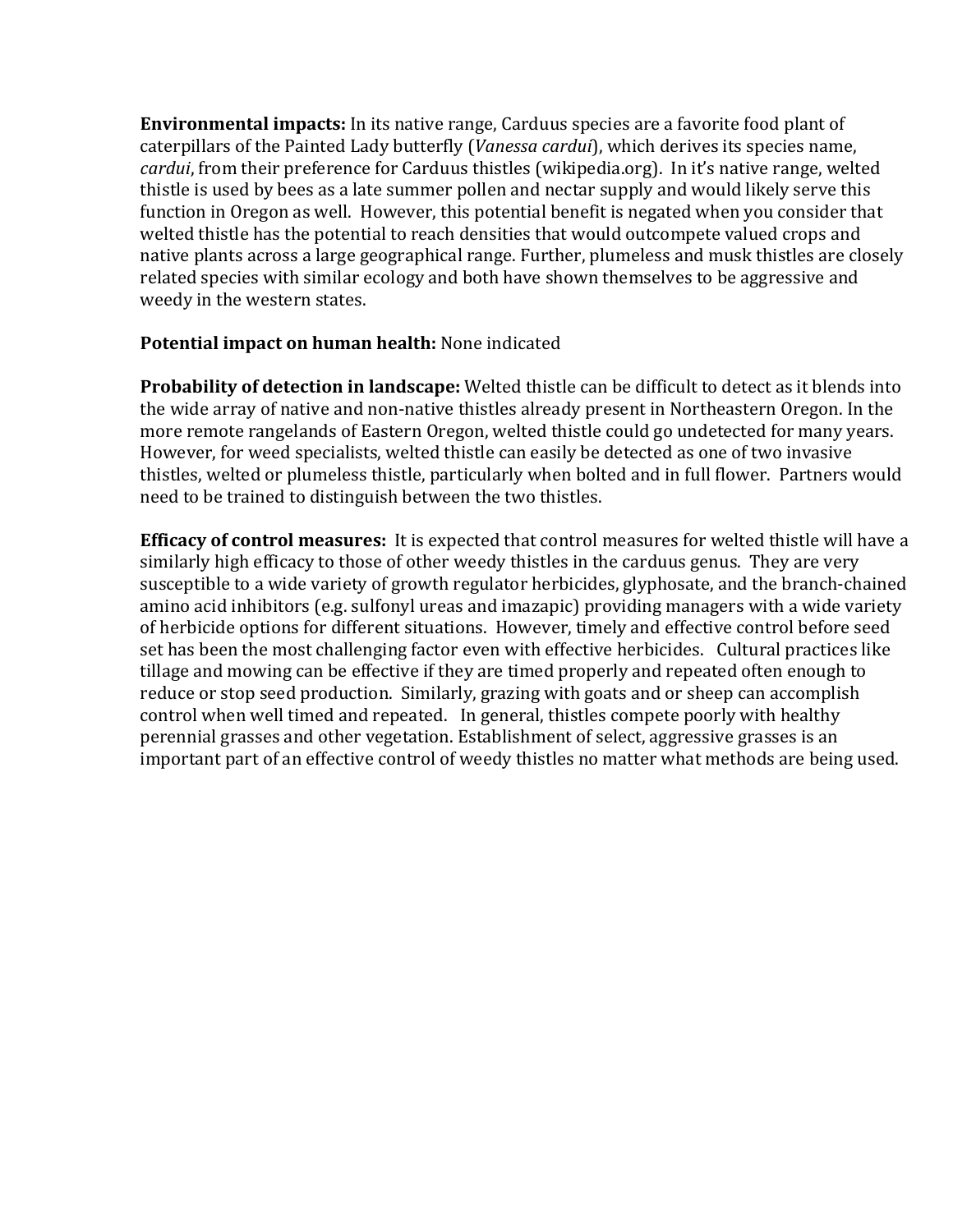# **Appendices:**

**Map 1:** Know distribution of welted thistle on Alder Slope approximately two miles NE of Enterprise OR. Map created by Ryan Oberhelman, Wallowa County Vegetation Department, *December, 2016.* 



# Map 2: Global plant hardiness zones.

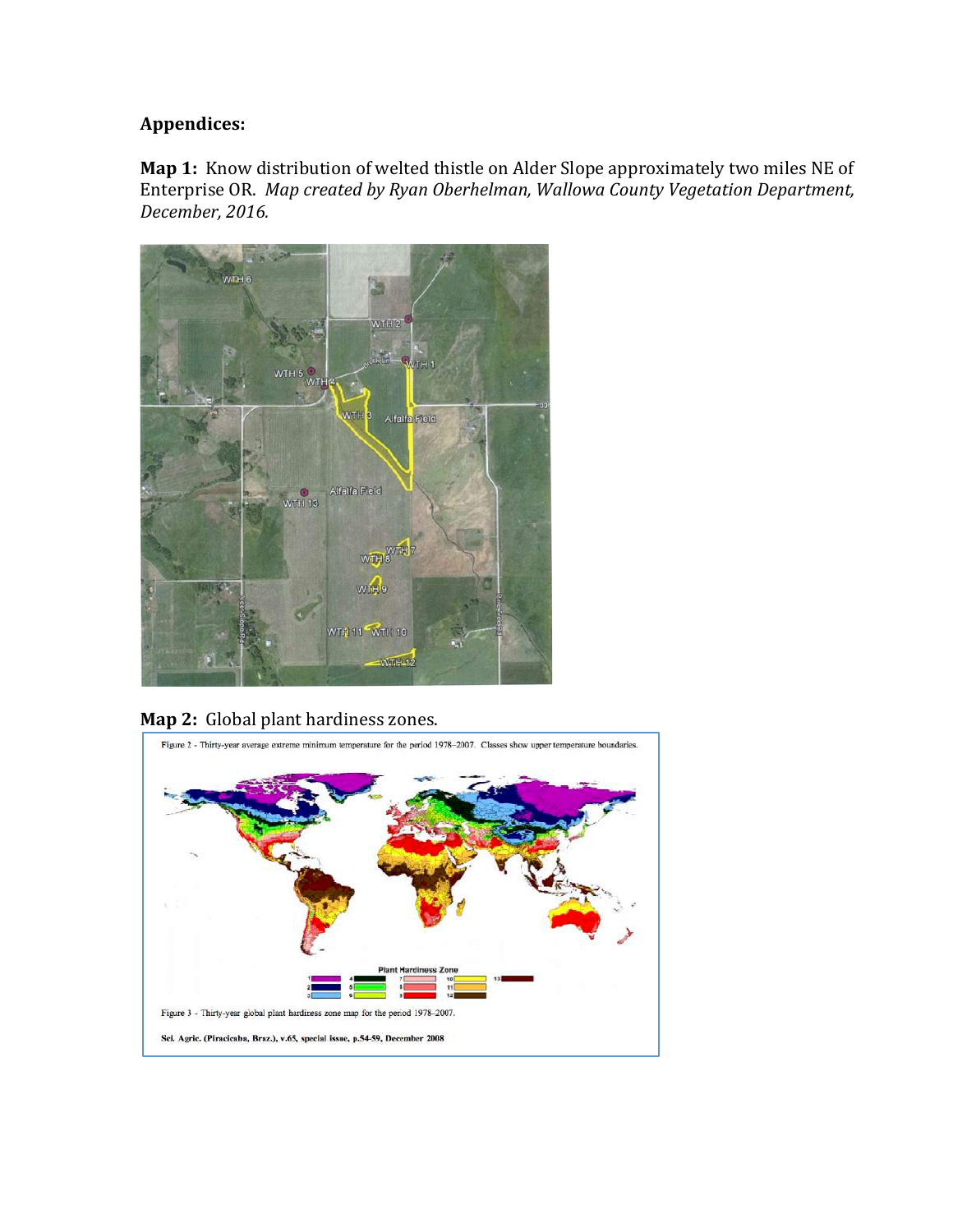**Photos 1 and 2:** Welted (on left) and plumeless thistle upper stems and buds for comparison.



**Photo 3:** Photo below shows two buds that have been attacked by the accidental biocontrol agent *Larinus planus* (Eric Coombs, personal communication) as evidenced by dark deformed bud scales.

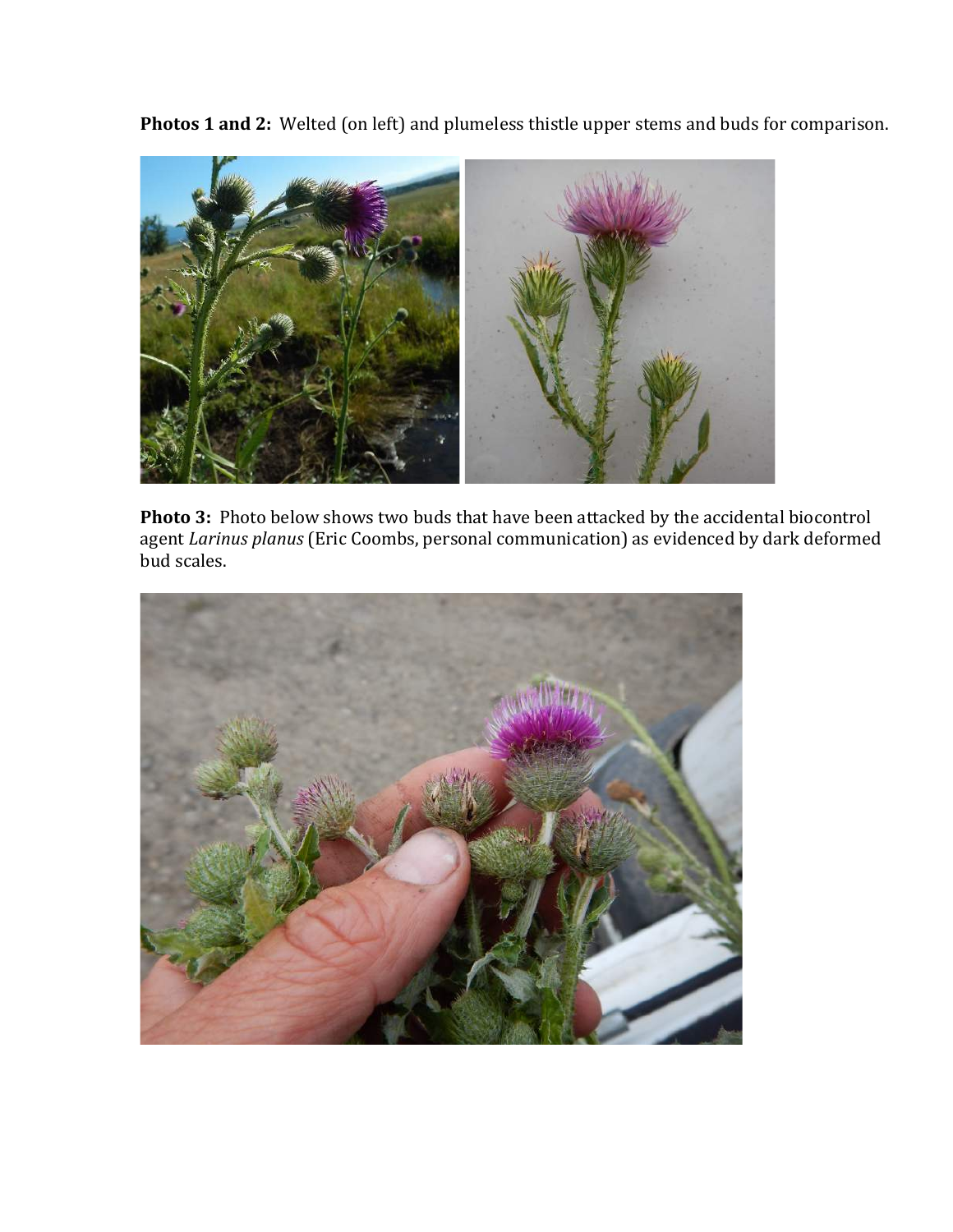## **References:**

1. *Carduus crispus* in Flora of North America Vol 19, 20, 21. Pp. 19-21 found at: http://www.efloras.org

2. https://plants.usda.gov/core/profile?symbol=CACR2

3. Welted thistle; *Carduus crispus* found at wikipedia.org

4. Plumeless, musk, Italian, and slenderflower thistle, DiTomaso, J.M., G.B. Kyser et al. 2013. *Weed Control in Natural Areas in the Western United States.* Weed Research and Information Center, University of California. 544 pp.

5. Explanatory notes on the origin of the hybrid of *Carduus crispus* L. and *Carduus nutans* L. on the West Frisian island of Schiermonnikoog, the Netherlands, *Vijko P.A. Lukkien & Pipasi Jeurissen (Universiteit Utrecht, Faculteit Biologie, Postbus 80084, 3508 TB Utrecht; e-mail: v.p.a.lukkien@bio.uu.nl), Gorteria 31 (2005)* 

6. The Study of Biological Active Substances of Thistle Curled (Carduus crispus L.), Omirbaeva A.E., Datkhaev U.M., Asfendiuarovs' National Medicinal Univercity, Almaty, Republic of Kazahstan, Grudko V.A., Bevz N.Yu., Gladukh Eu. V., Iudina Iu. V., International Journal of Pharmacognosy and Phytochemical Research, 2016; 8(2); 297-299

7. Personal communications regarding these topics with Dan Sharrat (NE Oregon Integrated Weed Management Specialist) and Eric Coombs (Noxious Weed Entomologist) retired ODA weed control staff, February 2017.

8. Global Plant Hardiness Zones for Phytosanitary Risk Analysis, Roger D. Magarey, Daniel M. Borchert, and Jay W. Schlegel Sci. Agric. (Piracicaba, Braz.), v.65, special issue, p.54-59, December 2008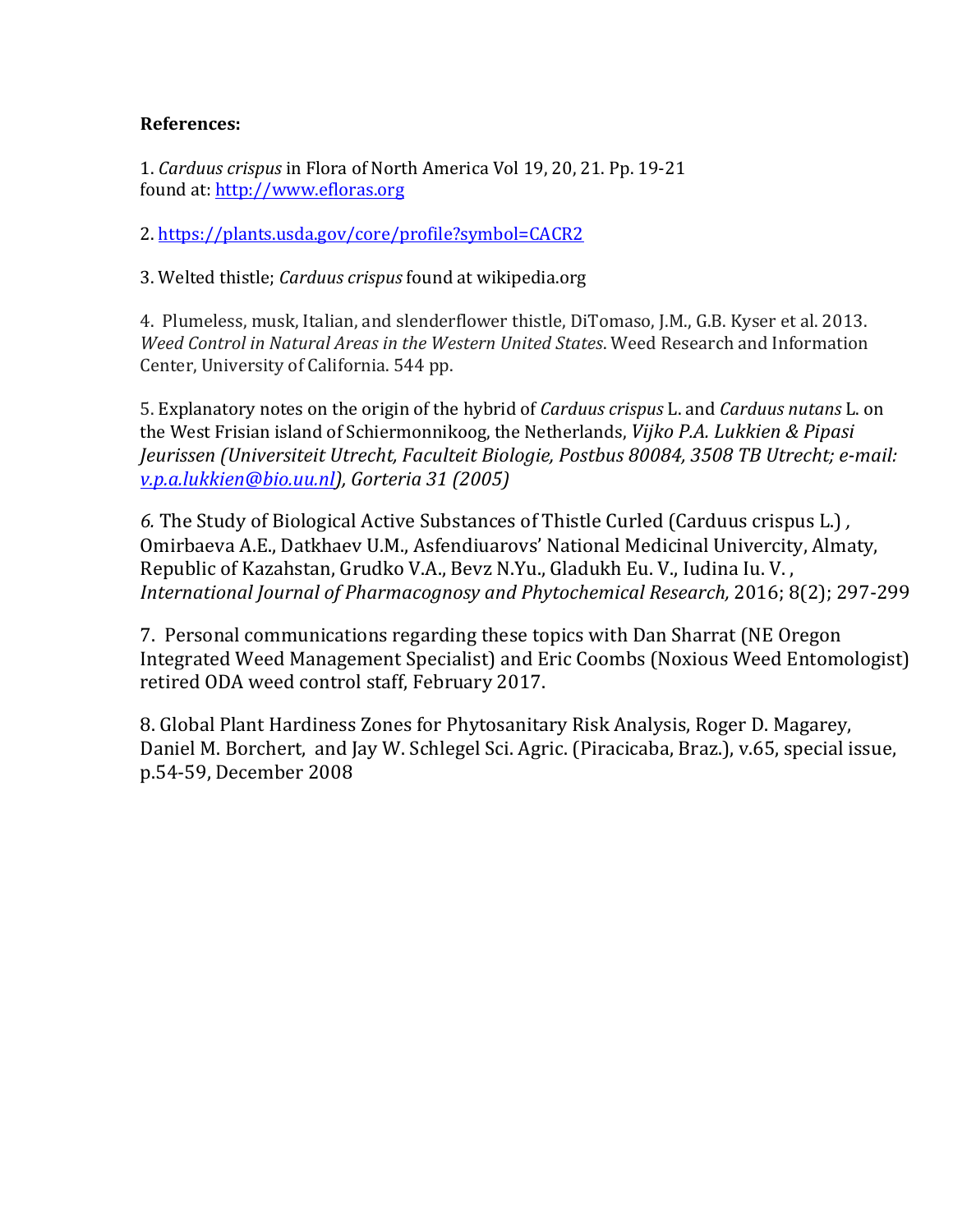#### **Noxious Weed Qualitative Risk Assessment 3.8 Oregon Department of Agriculture**

| <b>Common Name:</b>     | Welted thistle  |
|-------------------------|-----------------|
| <b>Scientific Name:</b> | Carduus crispus |
| <b>Family:</b>          | Asteraceae      |

For use with plant species that occur or may occur in Oregon to determine their potential to become serious noxious weeds. For each of the following categories, select the number that best applies. Numerical values are weighted to increase priority categories over less important ones. Choose the best number that applies, intermediate scores can be used.

| Total Score: 61 |                  | <b>Risk Category: A</b>                                                                                                                                                                                                                                                                                                                                                                                                  |
|-----------------|------------------|--------------------------------------------------------------------------------------------------------------------------------------------------------------------------------------------------------------------------------------------------------------------------------------------------------------------------------------------------------------------------------------------------------------------------|
|                 |                  | <b>GEOGRAPHICAL INFORMATION</b>                                                                                                                                                                                                                                                                                                                                                                                          |
| 1) 5            |                  | <b>Invasive in Other Areas</b>                                                                                                                                                                                                                                                                                                                                                                                           |
|                 | $\boldsymbol{0}$ | Low- not known to be invasive elsewhere.                                                                                                                                                                                                                                                                                                                                                                                 |
|                 | 2                | Known to be invasive in climates dissimilar to Oregon's<br>current climates.                                                                                                                                                                                                                                                                                                                                             |
|                 | 6                | Known to be invasive in geographically similar areas.                                                                                                                                                                                                                                                                                                                                                                    |
| Comments:       |                  | Infestations in the eastern half of North America are found in temperate<br>climates of the Midwest and the Northeast. (Species is restricted to<br>temperate zone regions, it is not known from warmer Mediterranean<br>climates) Closest relatives (Carduus pycnocephalus and nutans) are known<br>to be invasive in this climate. Welted thistle is at least mildly invasive in its<br>known range in the eastern US. |
| 2) 6            |                  | Habitat Availability: Are there susceptible habitats for this species                                                                                                                                                                                                                                                                                                                                                    |
|                 |                  | and how common or widespread are they in Oregon?                                                                                                                                                                                                                                                                                                                                                                         |
|                 | $\mathbf{1}$     | Low - Habitat is very limited, usually restricted to a small watershed or<br>part of a watershed (e.g., tree fern in southern Curry County).                                                                                                                                                                                                                                                                             |
|                 | 3                | <i>Medium</i> – Habitat encompasses 1/4 or less of Oregon (e.g., oak woodlands,<br>coastal dunes, eastern Oregon wetlands, Columbia Gorge).                                                                                                                                                                                                                                                                              |
|                 | 6                | <i>High</i> – Habitat covers large regions or multiple counties or is limited to a                                                                                                                                                                                                                                                                                                                                       |

6 *High* – Habitat covers large regions or multiple counties, or is limited to a few locations of high economic or ecological value (e.g., threatened and endangered species habitat).

## Comments: Disturbed grasslands and pastures and waste areas are common throughout Oregon. Millions of acres are susceptible to invasion in the Central and Northeastern parts of the state.

- **3) 3 Proximity to Oregon:** What is the current distribution of species?
	- 0 Present Occurs within Oregon.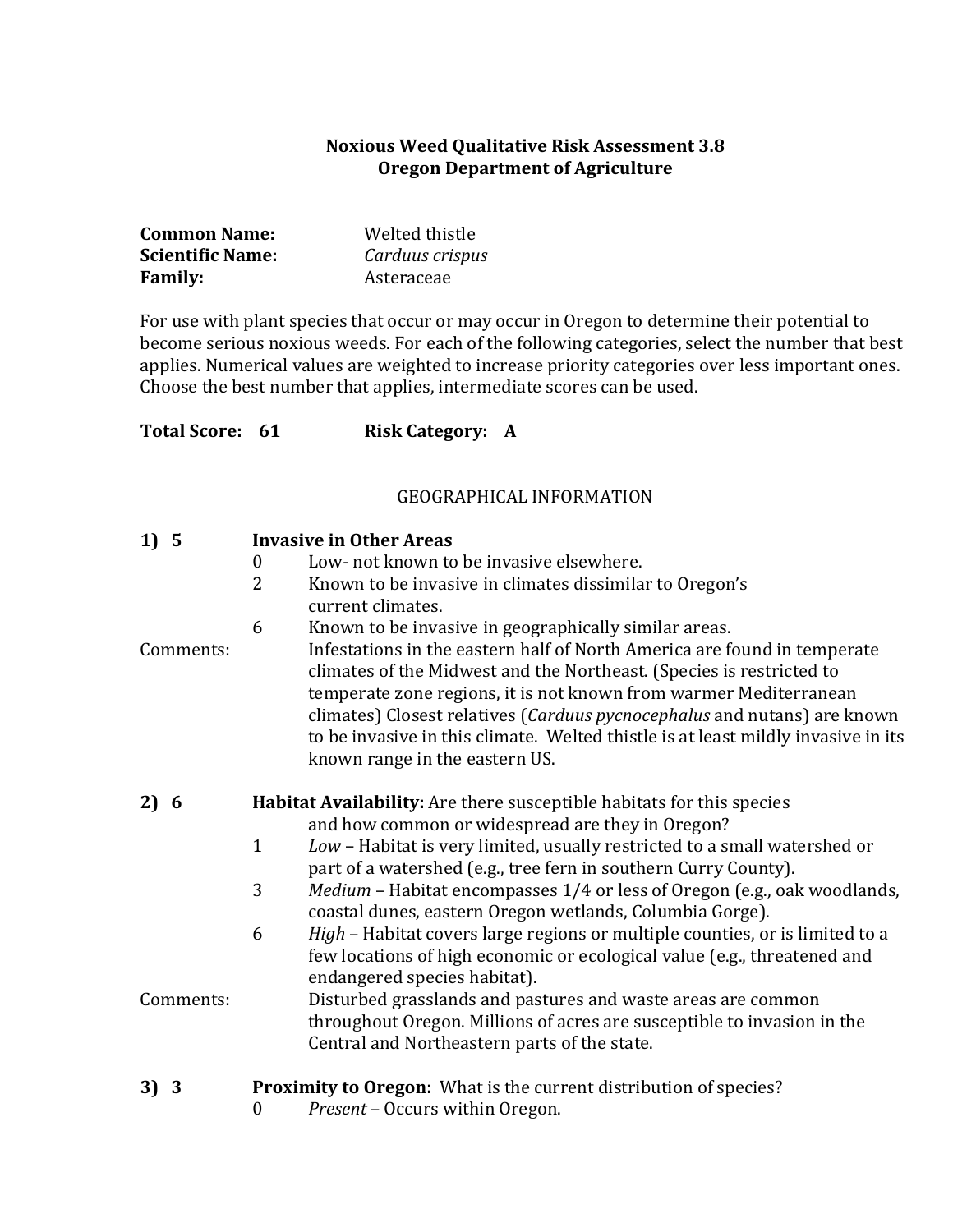- 1 *Distant* Occurs only in distant US regions or foreign countries.
- 3 *Regional* Occurs in Western regions of US but not adjacent to Oregon border.
- 6 *Adjacent* Weedy populations occur adjacent (<50 miles) to Oregon border.
- Comments: Comments: Comme other known site west of the Rockies is in BC.

#### **4) 10 Current Distribution**: What is the current distribution of escaped populations in Oregon?

- 0 *Not present* Not known to occur in Oregon.
- 1 *Widespread* Throughout much of Oregon (e.g., cheatgrass).
- 5 Regional Abundant (i.e., occurs in eastern, western, central, coastal, areas of Oregon) (e.g., gorse, tansy ragwort).
- 10 *Limited* Limited to one or a few infestations in state  $(e.g., kudzu).$

Comments: 0nly one small population has been detected in Oregon.

## BIOLOGICAL INFORMATION

- **5) 3 Environmental Factors**: Do abiotic (non-living) factors in the environment effect establishment and spread of the species? (e.g., precipitation, drought, temperature, nutrient availability, soil type, slope, aspect, soil moisture, standing or moving water).
	- 1 *Low* Severely confined by abiotic factors.
	- 2 Medium Moderately confined by environmental factors
	- 4 *High* Highly adapted to a variety of environmental conditions (e.g., tansy ragwort, Scotch broom).
- Comments: This is largely unknown for this plant but likely similar to its closest relatives which have a moderate range of habitats they invade. (Probably limited by growing season moisture, high summer temperatures or altitude).

#### **6)** 4 **Reproductive Traits**: How does this species reproduce? Traits that may allow rapid population increase both on and off site.

- 0 *Negligible* Not self-fertile, or is dioecious and opposite sex not present.
- 1 *Low* Reproduction is only by seed, produces few seeds, or seed viability and longevity are low.
- 3 Medium Reproduction is vegetative (e.g., by root fragments, rhizomes, bulbs, stolons).
- 3 Medium Produces many seeds, and/or seeds of short longevity  $\leq 5$ years).
- 5 *High* Produces many seeds and/or seeds of moderate longevity (5-10 years) (e.g., tansy ragwort).
- 6 *Very high* Has two or more reproductive traits (e.g., seeds are long-lived >10 years and spreads by rhizomes).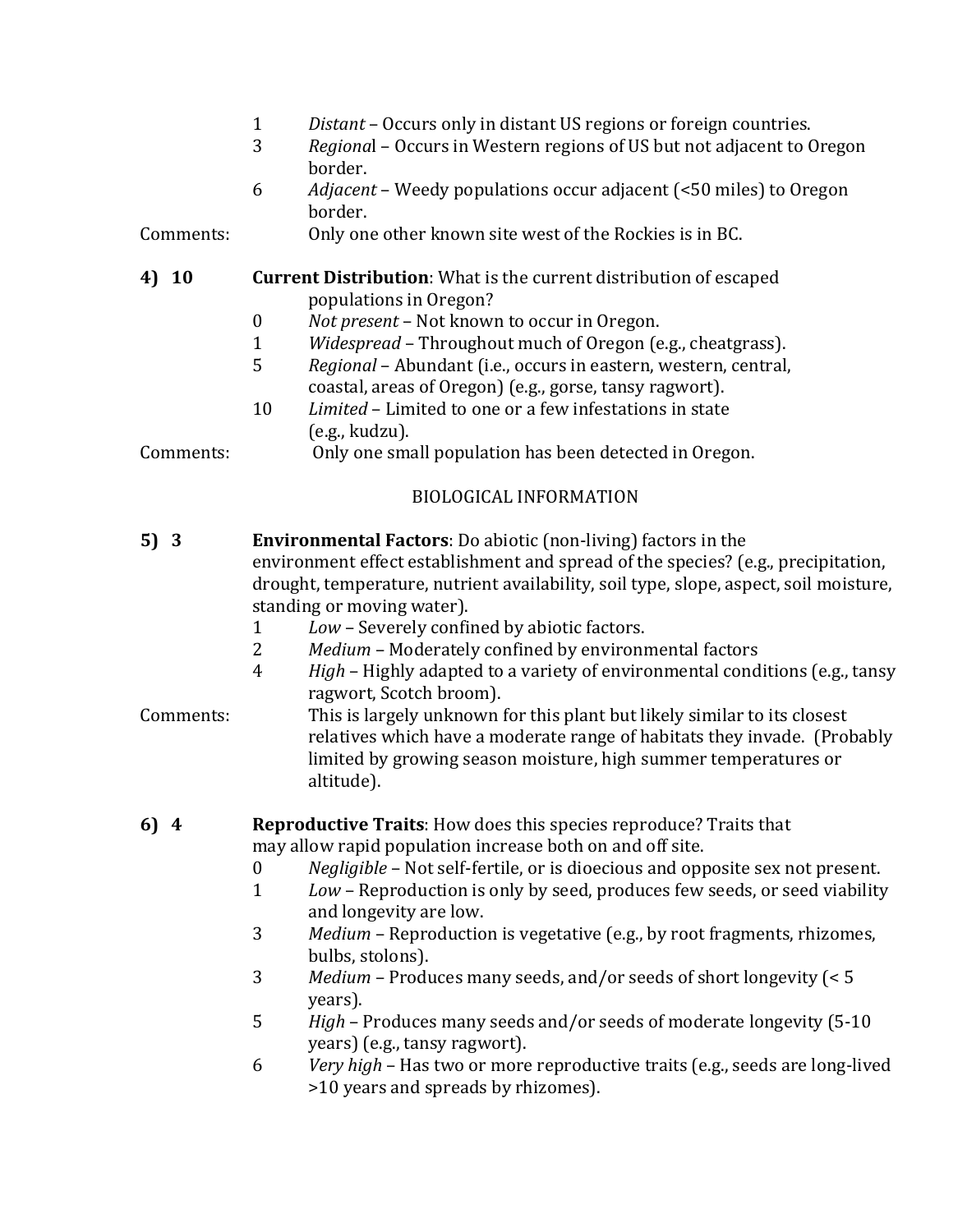- Comments: No data on seed viability exists for this species but literature suggests that though thistle seeds of this genus rarely last in the soil for more than several years, musk thistle seeds can last up to 10 years.
- **7) 3 Biological Factors:** Do biotic (living) factors restrict or aid establishment and spread of the species? (What is the interaction of plant competition, natural enemies, native herbivores, pollinators, and pathogens with species?)
	- 0 *Negligible* Host plant not present for parasitic species.
	- 1 Low Biotic factors highly suppress reproduction or heavily damage plant for an extended period (e.g., biocontrol agent on tansy ragwort).
	- 2 Medium Biotic factors partially restrict or moderately impact growth and reproduction, impacts sporadic or short-lived.
	- 4 *High* Few biotic interactions restrict growth and reproduction. Species expresses full growth and reproductive potential.

Comments: Plant competition limits the ability of Carduus thistles to invade and dominate areas, potential biocontrols are present in the area but impact may be limited.

## **8) 3 Reproductive Potential and Spread After Establishment**

**Non-human Factors:** How well can the species spread by natural means?

- 0 *Negligible* No potential for natural spread in Oregon (e.g., ornamental plants outside of climate zone).
- 1 *Low* Low potential for local spread within a year, has moderate reproductive potential or some mobility of propagules (e.g., propagules transported locally by animals, water movement in lakes or ponds, not wind blown).
- 3 Medium Moderate potential for natural spread with either high reproductive potential or highly mobile propagules (e.g., propagules spread by moving water, or dispersed over longer distances by animals) (e.g., perennial pepperweed).
- 5 *High* Potential for rapid natural spread throughout the susceptible range, high reproductive capacity and highly mobile propagules. Seeds are wind dispersed over large areas (e.g., rush skeletonweed).

Comments: Moderate potential for spread by water, wind or animals.

- **9)** 4 **Potential of Species to be Spread by Humans.** 3What human activities contribute to spread of species? Examples include: interstate or international commerce; contaminated commodities; packing materials or products; vehicles, boats, or equipment movement; logging or farming; road maintenance; intentional introductions of ornamental and horticultural species, or biofuel production.
	- 1 *Low* Potential for introduction or movement minimal (e.g., species not traded or sold, or species not found in agricultural commodities, gravel or other commercial products).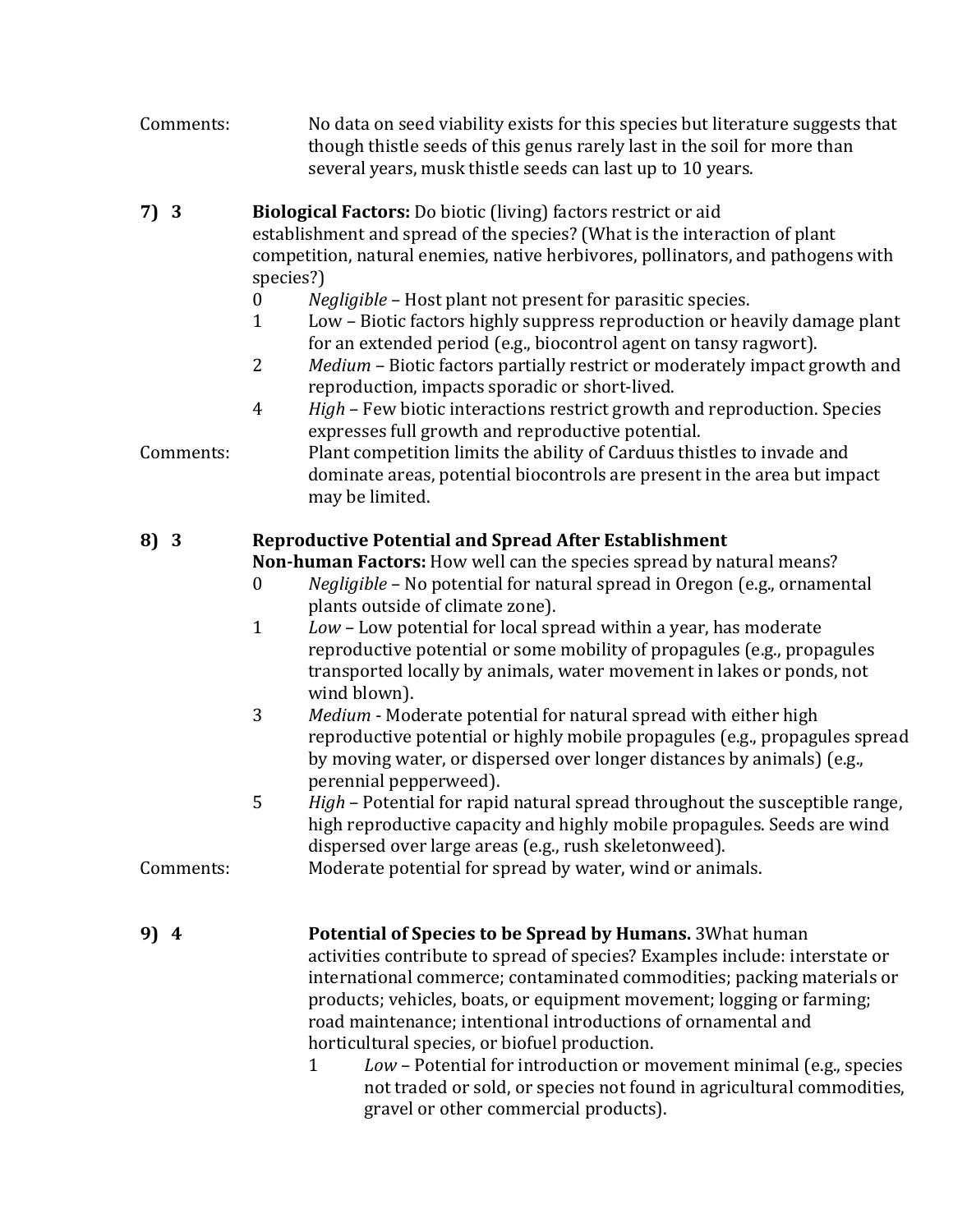|                    | 3<br>Medium - Potential for introduction or off-site movement moderate<br>(e.g., not widely propagated, not highly popular, with limited market<br>potential; may be a localized contaminant of gravel, landscape<br>products, or other commercial products) (e.g., lesser celandine,<br>Canada thistle).                                                                                                                                                                                                                                                                                                                                                                                                                                                                                                                                                                                                                                                                       |
|--------------------|---------------------------------------------------------------------------------------------------------------------------------------------------------------------------------------------------------------------------------------------------------------------------------------------------------------------------------------------------------------------------------------------------------------------------------------------------------------------------------------------------------------------------------------------------------------------------------------------------------------------------------------------------------------------------------------------------------------------------------------------------------------------------------------------------------------------------------------------------------------------------------------------------------------------------------------------------------------------------------|
| Comments:          | 5<br>High - Potential to be introduced or moved within state high (e.g.,<br>species widely propagated and sold; propagules common<br>contaminant of agricultural commodities or commercial products;<br>high potential for movement by contaminated vehicles and<br>equipment, or by recreational activities) (e.g., butterfly bush,<br>spotted knapweed, Eurasian watermilfoil).<br>Possible contaminant of seed, crop and agriculture equipment and<br>with continued spread by vehicles and animals would become more<br>common.                                                                                                                                                                                                                                                                                                                                                                                                                                             |
|                    | <b>IMPACT INFORMATION</b>                                                                                                                                                                                                                                                                                                                                                                                                                                                                                                                                                                                                                                                                                                                                                                                                                                                                                                                                                       |
| 10) 6<br>Comments: | <b>Economic Impact:</b> What impact does/can the species have on<br>Oregon's agriculture and economy?<br>Negligible - Causes few, if any, economic impacts.<br>$\boldsymbol{0}$<br>$\mathbf{1}$<br>Low - Potential to, or causes low economic impact to agriculture;<br>may impact urban areas (e.g., puncture vine, pokeweed).<br>5<br>Medium - Potential to, or causes moderate impacts to urban areas,<br>right-of-way maintenance, property values, recreational activities,<br>reduces rangeland productivity (e.g., English ivy, Himalayan<br>blackberry, cheatgrass).<br>10<br>High - Potential to, or causes high impacts in agricultural, livestock,<br>fisheries, or timber production by reducing yield, commodity value,<br>or increasing production costs (e.g., gorse, rush skeleton weed, leafy<br>spurge).<br>Referencing similar Carduus species this species would be expected<br>to cause moderate economic impact primarily to range, pasture and<br>crops. |
| 5<br>11)           | <b>Environmental Impact:</b> What risks or harm to the<br>environment does this species pose? Plant may cause negative impacts on<br>ecosystem function, structure, and biodiversity of plant or fish and wildlife<br>habitat; may put desired species at risk.<br>Negligible - None of the above impacts probable.<br>0<br>Low - Can or does cause few or minor environmental impacts, or<br>1<br>impacts occur in degraded or highly disturbed habitats.<br>Medium - Species can or does cause moderate impacts in less critical<br>4<br>habitats (e.g., urban areas, sagebrush/juniper stands).<br>High - Species can or does cause significant impacts in several of the<br>6<br>above categories. Plant causes severe impacts to limited or priority                                                                                                                                                                                                                       |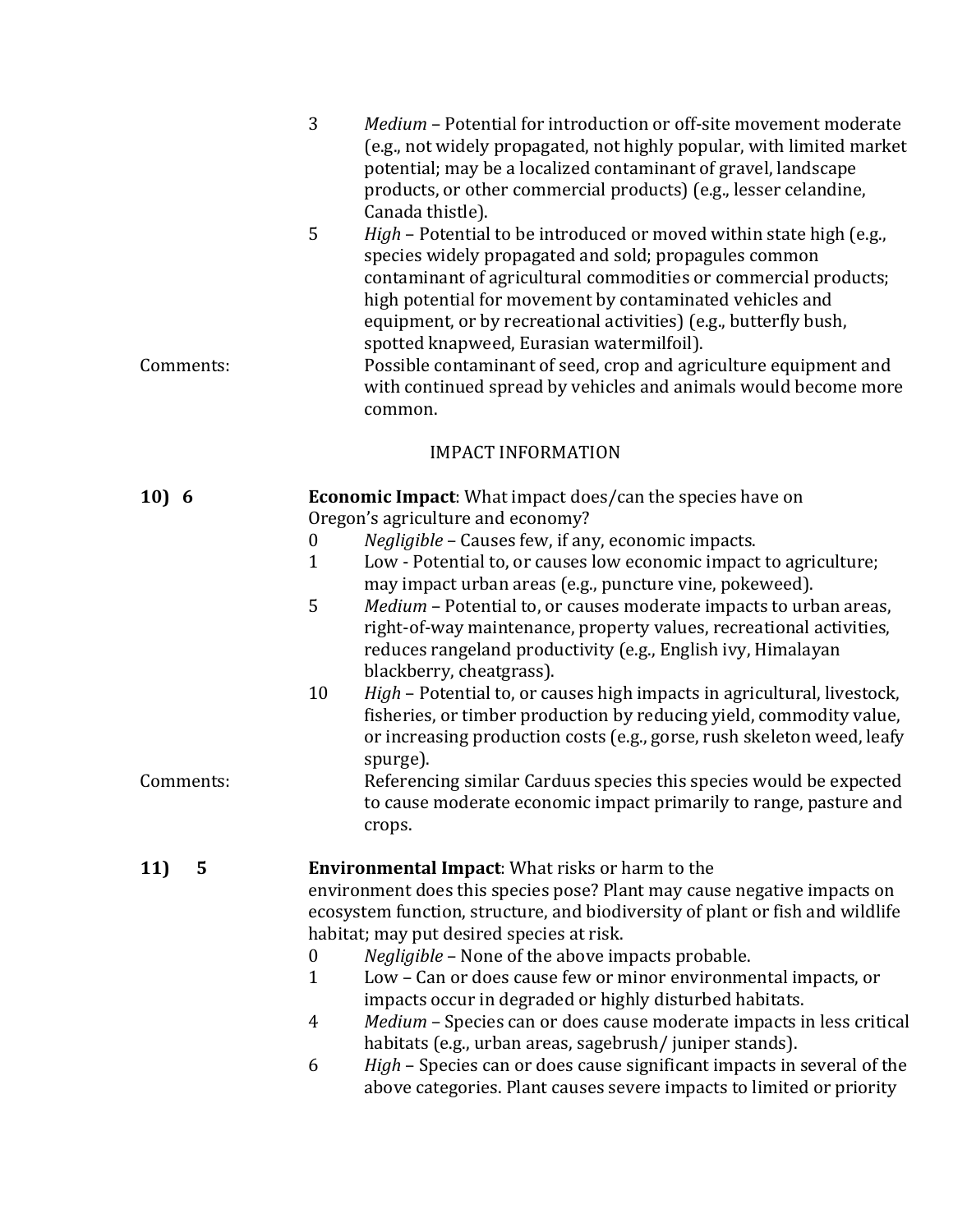| Comments: | habitats (e.g., aquatic, riparian zones, salt marsh; or T&E species<br>sites).<br>This species would be expected to invade native rangelands<br>following disturbance factors such as grazing, timber harvest and<br>natural events. It can be expected to exhibit competition for<br>resources with native plants but likewise it may provide a pollen<br>and nectar source for pollinators later in the growing season.                                             |  |  |
|-----------|-----------------------------------------------------------------------------------------------------------------------------------------------------------------------------------------------------------------------------------------------------------------------------------------------------------------------------------------------------------------------------------------------------------------------------------------------------------------------|--|--|
| 12)0      | <b>Impact on Health:</b> What is the impact of this species on<br>human, animal, and livestock health? (e.g., poisonous if ingested, contact<br>dermatitis, acute and chronic toxicity to livestock, toxic sap, injurious<br>spines or prickles, causes allergy symptoms.<br>Negligible - Has no impact on human or animal health.<br>0<br>$\overline{2}$<br>Low - May cause minor health problems of short duration, minor<br>allergy symptoms (e.g., leafy spurge). |  |  |
|           | Medium - May cause severe allergy problems, death or severe health<br>4<br>problems through chronic toxicity, spines or toxic sap may cause<br>significant injury. (e.g., giant hogweed, tansy ragwort).                                                                                                                                                                                                                                                              |  |  |
| Comments: | High - Causes death from ingestion of small amounts, acute toxicity<br>6<br>(e.g. poison hemlock).<br>Discomfort and inconvenience would be direct impacts                                                                                                                                                                                                                                                                                                            |  |  |

# CONTROL INFORMATION

| 13)7      | <b>Probability of Detection at Point of Introduction: How</b><br>likely is detection of species after introduction and naturalization in<br>Oregon?                                                                                                                                                                                            |  |  |
|-----------|------------------------------------------------------------------------------------------------------------------------------------------------------------------------------------------------------------------------------------------------------------------------------------------------------------------------------------------------|--|--|
|           | Low - Grows where probability of early detection is high, showy and<br>1<br>easily recognized by public; access to habitat not restricted (e.g.,<br>giant hogweed).                                                                                                                                                                            |  |  |
|           | 5<br>Medium - Easily identified by weed professionals, ranchers,<br>botanists; some survey and detection infrastructure in place.<br>General public may not recognize or report species (e.g., leafy<br>spurge).                                                                                                                               |  |  |
| Comments: | 10<br><i>High</i> – Probability of initial detection by weed professionals low.<br>Plant shape and form obscure, not showy for much of growing<br>season, introduction probable at remote locations with limited<br>access (e.g., weedy grasses, hawkweeds, skeletonweed).<br>Not very showy and looks like many other thistles to the public. |  |  |
| 14) 2     | <b>Control Efficacy:</b> What level of control of this species can be<br>expected with proper timing, herbicides, equipment, and biological control<br>agents?                                                                                                                                                                                 |  |  |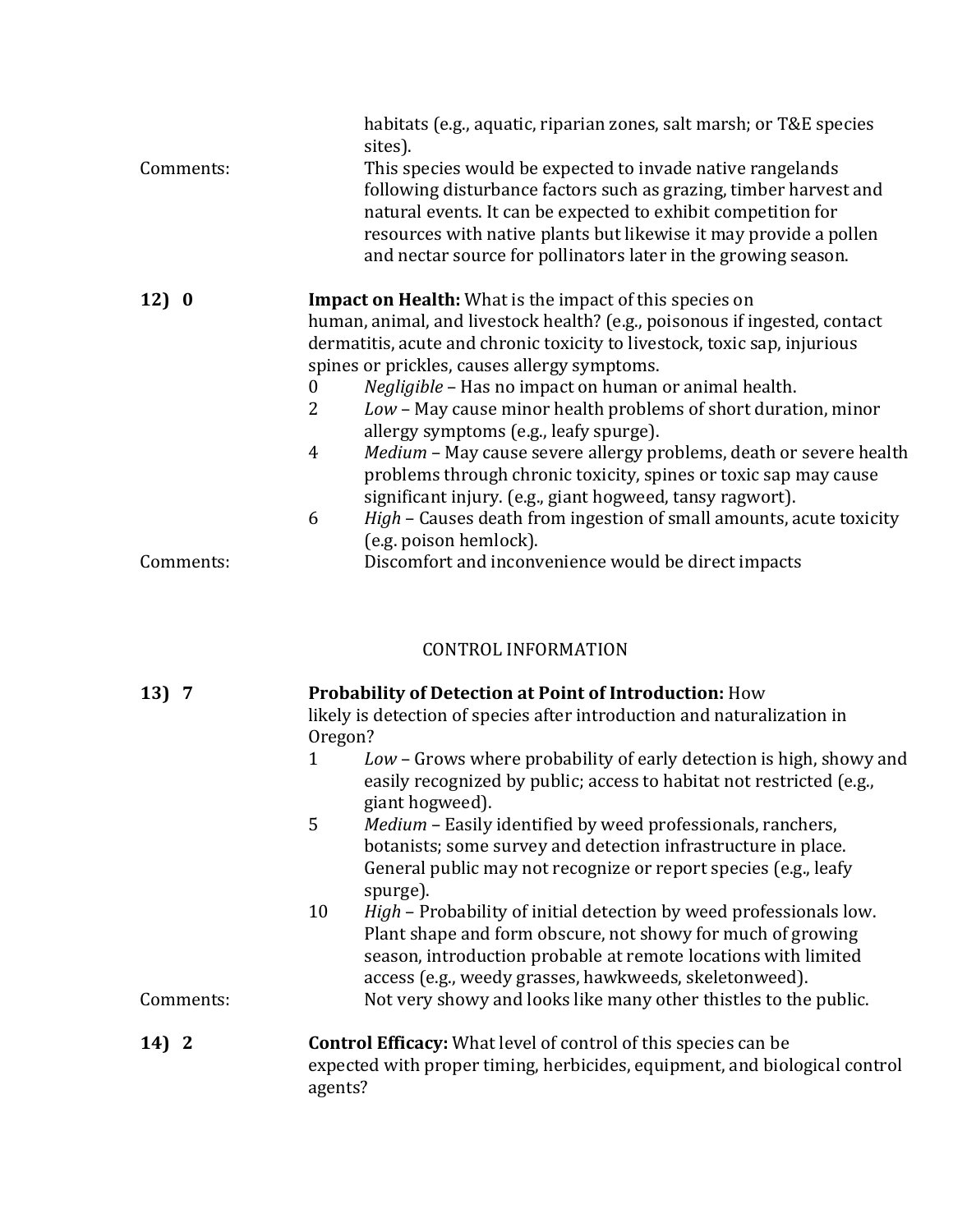|                  | $\mathbf{1}$   | <i>Negligible</i> – Easily controlled by common non-chemical control<br>measures (e.g., mowing, tillage, pulling, and cutting; biocontrol is<br>very effective at reducing seed production and plant density) (e.g.,<br>tansy ragwort).                                                                                                                    |
|------------------|----------------|------------------------------------------------------------------------------------------------------------------------------------------------------------------------------------------------------------------------------------------------------------------------------------------------------------------------------------------------------------|
|                  | 2              | Low - Somewhat difficult to control, generally requires herbicide<br>treatment (e.g., mechanical control measures effective at preventing<br>flowering and but not reducing plant density; herbicide applications<br>provide a high rate of control in a single application; biocontrol<br>provides partial control).                                      |
|                  | $\overline{4}$ | Medium - Treatment options marginally effective or costly. Tillage<br>and mowing increase plant density (e.g., causes tillering, rapid<br>regrowth, spread from root fragments). Chemical control is<br>marginally effective. Crop damage occurs or significant non-target<br>impacts result from maximum control rates. Biocontrol agents<br>ineffective. |
|                  | 6              | High - No effective treatments known or control costs very<br>expensive. Species may occur in large water bodies or river systems<br>where containment and complete control are not achievable.<br>Political or legal issues may prevent effective control.                                                                                                |
| Comments:        |                | Carduus species can be chemically controlled by a variety of<br>broadleaf herbicides. It is also controlled in the rosette stage by<br>tillage. Diligence and commitment is necessary for eradication of<br>individual sites.                                                                                                                              |
| Category Scores. |                |                                                                                                                                                                                                                                                                                                                                                            |

Category Scores:

|  |  |  | 24 Geographic score (Add scores 1-4) 17 Biological Score (Add lines 5-9) |  |
|--|--|--|--------------------------------------------------------------------------|--|
|--|--|--|--------------------------------------------------------------------------|--|

**11** Impact Score (Add lines 10-12) **9** Control Score (Add Lines 13-14) \_\_\_\_\_\_\_\_\_\_\_\_\_\_\_\_\_\_\_\_\_\_\_\_\_\_\_\_\_\_\_\_\_\_\_\_\_\_\_\_\_\_\_\_\_\_\_\_\_\_\_\_\_\_\_\_\_\_\_\_\_\_\_\_\_\_\_\_\_\_\_

**61** Total Score (Add scores 1-14 and list on front of form) Risk Category:  $55-90 = A$   $24-54 = B$   $< 24 =$  unlisted.

\_\_\_\_\_\_\_\_\_\_\_\_\_\_\_\_\_\_\_\_\_\_\_\_\_\_\_\_\_\_\_\_\_\_\_\_\_\_\_\_\_\_\_\_\_\_\_\_\_\_\_\_\_\_\_\_\_\_\_\_\_\_\_\_\_\_\_\_\_\_\_

This Risk Assessment was modified by ODA from the USDA-APHIS Risk Assessment for the introduction of new plant species.  $\quad$  V3.8  $\quad$  2/19/2016